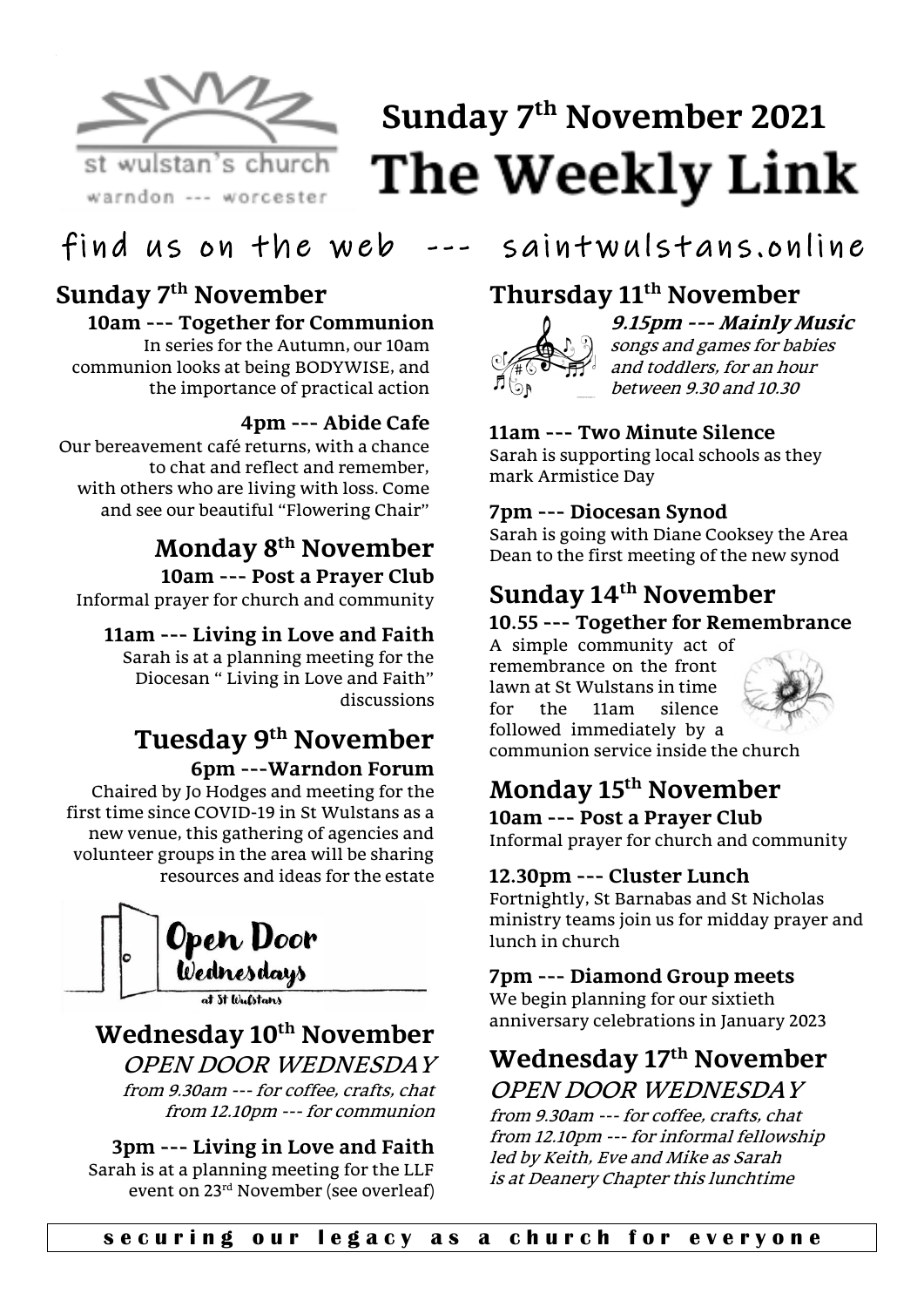### **Thursday 18th November 9.15pm --- Mainly Music**

**Friday 19th November**

Sarah is away on retreat today

# **Saturday 20th November 7pm --- THE BIG QUIZ NIGHT**

Hosted live and in person by a veteran of TV's Blockbusters, Sarah the Vicar (July 1987 contestant!). Thousands of quizzers all over the UK are taking part in the same quiz on the same night, all hosted locally in their churches.

Teams of 4-6 are recommended, with a donation of around £10 per team that enters. The quiz lasts around 70 minutes and there will be a half-time break. Please bring drinks and snacks to share with your team. Come along with a team or join one on the evening for a light-hearted pub quiz.

# Hundreds of churches Thousands of people One Big Quiz Night

The evening for TEARFUND, which partners with churches in more than 50 of the world's poorest countries. Together they tackle poverty through sustainable development, putting local people in charge of their own projects.

## **Sunday 21st November 1115am --- Together for**

**Communion** At our new regular time, with coffee and tea for half an hour, before the service. We are drawing near the end of our Autumn season, and we'll be thinking about how important music is in our lives of prayer and worship.

# **Monday 22nd November**

**10am --- Post a Prayer Club** Informal prayer for church and community

### **12.30pm --- Tolladine Mission**

Sarah welcomes the trustees of the Tolly Mission for a working lunch at St Wulstans

Jonathan Kimber, Diocesan Director of Ministry & Discipleship writes:

# **Tues 23rd Nov 7:15pm – 9pm**  St Martin's London Rd, Worcester WR5 2ED

**LLF Digging Deeper: The Bible, Interpretation and Sexuality**

This Diocesan event will be primarily a conversation between three contributors.

**Sean Doherty** principal of Trinity College Bristol

**Sarah Northall** vicar of St Wulstan's, Worcester

**David Runcorn**

writer, speaker and 'free-range priest'

The focus is not on winning an argument, but on exploring the similarities and differences between ways that Christians understand the Bible, focusing on the area of sexuality.

Booking in advance is really helpful: <https://bit.ly/3tMCqKG>

This event complements the Living in Love and Faith (LLF) Course, and is offered in the same appreciative spirit of seeking greater understanding, not least of views different from our own. The event will be chaired by Claire Lording, Vicar of Pershore and Chair of the House of Clergy, and introduced by Jonathan Kimber.

It's the first time she's done anything so public on such a personal topic. Please pray for Sarah as she prepares to contribute to this event.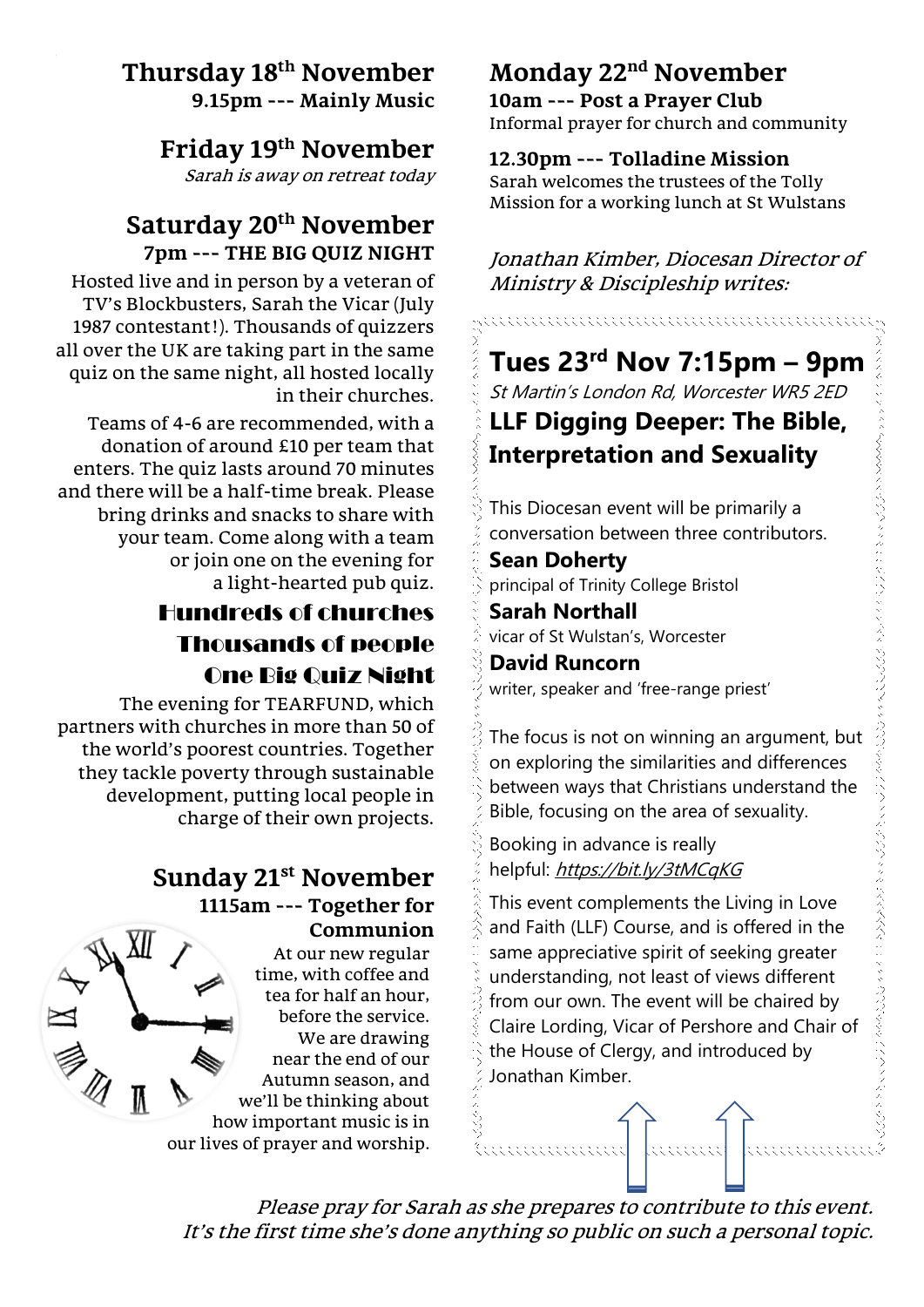# **TODAY'S SERVICE**

We return to our Autumn series today

# $\mathsf{N}^{\text{one}}\mathsf{O}^{\text{f}}\mathsf{U}^{\text{s}}\mathsf{I}_{\text{s}}\mathsf{A}_{\text{s}}\mathsf{W}_{\text{ise}}\mathsf{A}_{\text{s}}$

thinking about what it means to be BODYWISE

#### from Exodus chapter 31

Then the LORD said to Moses, "See, I have chosen Bezalel son of Uri, the son of Hur, of the tribe of Judah, and I have filled him with the Spirit of God, with wisdom, with understanding, with knowledge and with all kinds of skills— to make artistic designs for work in gold, silver and bronze, to cut and set stones, to work in wood, and to engage in all kinds of crafts.

Moreover, I have appointed Oholiab son of Ahisamak, of the tribe of Dan, to help him. Also I have given ability to all the skilled workers to make everything I have commanded you: the tent of meeting, the ark of the covenant law with the atonement cover on it, and all the other furnishings of the tent— the table and its articles, the pure gold lampstand and all its accessories, the altar of incense, the altar of burnt offering and all its utensils, the basin with its stand— and also the woven garments, both the sacred garments for Aaron the priest and the garments for his sons when they serve as priests, and the anointing oil and fragrant incense for the Holy Place. They are to make them just as I commanded you."



Our other reading today can be found in Luke 10:25-37